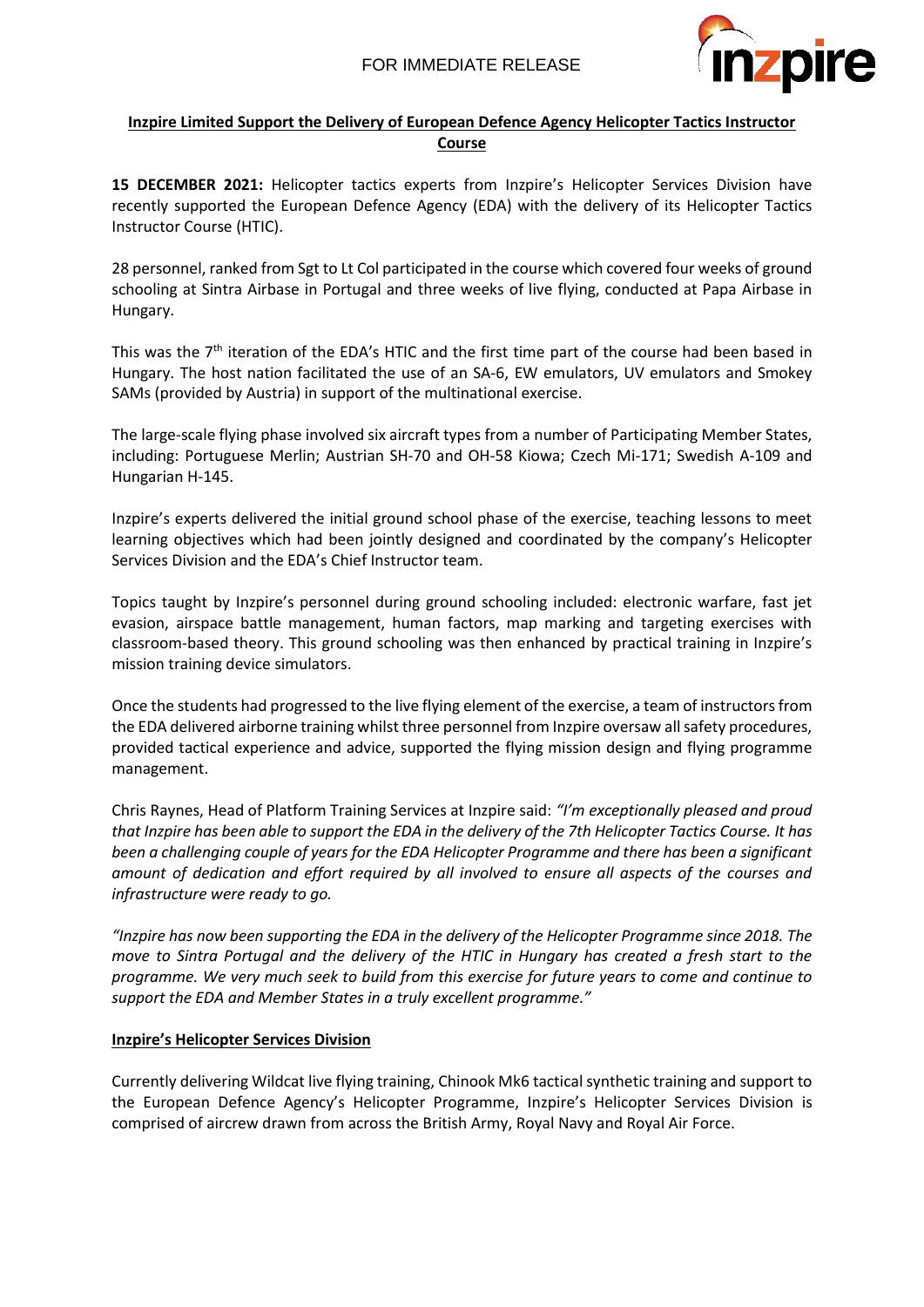## FOR IMMEDIATE RELEASE



They deliver bespoke training solutions in both the live and synthetic environments as well as providing expert consultancy services which maximise customer investment through the targeting of operational requirements and exposing the full capability of the individual aircraft types.

#### **Inzpire's Mission Training Device**

The Inzpire helicopter Mission Training Device is a targeted fidelity simulator training system designed to provide customer-specific yet cost-effective capability for standalone, networked and distributed training across the full spectrum of helicopter operations. The simulator can be configured to deliver either military or civilian role training and is capable of being configured to provide a range of helicopter platform replication options including light, medium and heavy, support and attack helicopters as well as paramilitary and emergency services' platforms.

The simulator has been designed and developed by personnel with years of operational experience and training expertise across the breadth of military helicopter types and operations.

### **Inzpire Limited**

Founded in 2005, Inzpire is a multi-award-winning supplier of advanced defence training, technical services and cutting-edge mission systems. The company is a trusted partner of the UK MOD and employs highly experienced former military personnel who work alongside defence engineers and business professionals to deliver operationally credible solutions to military, private and public sector customers. Find out more at [www.inzpire.com.](http://www.inzpire.com/)

### **European Defence Agency**

The European Defence Agency (EDA) supports its 26 Member States in improving their defence capabilities through European cooperation. Acting as an enabler and facilitator for Ministries of Defence willing to engage in collaborative, capability projects, the Agency has become the 'hub' for European defence cooperation with expertise and networks allowing it to cover the whole spectrum. Find out more at [www.eda.europa.eu/home](http://www.eda.europa.eu/home)

> **ENDS IMAGE BELOW**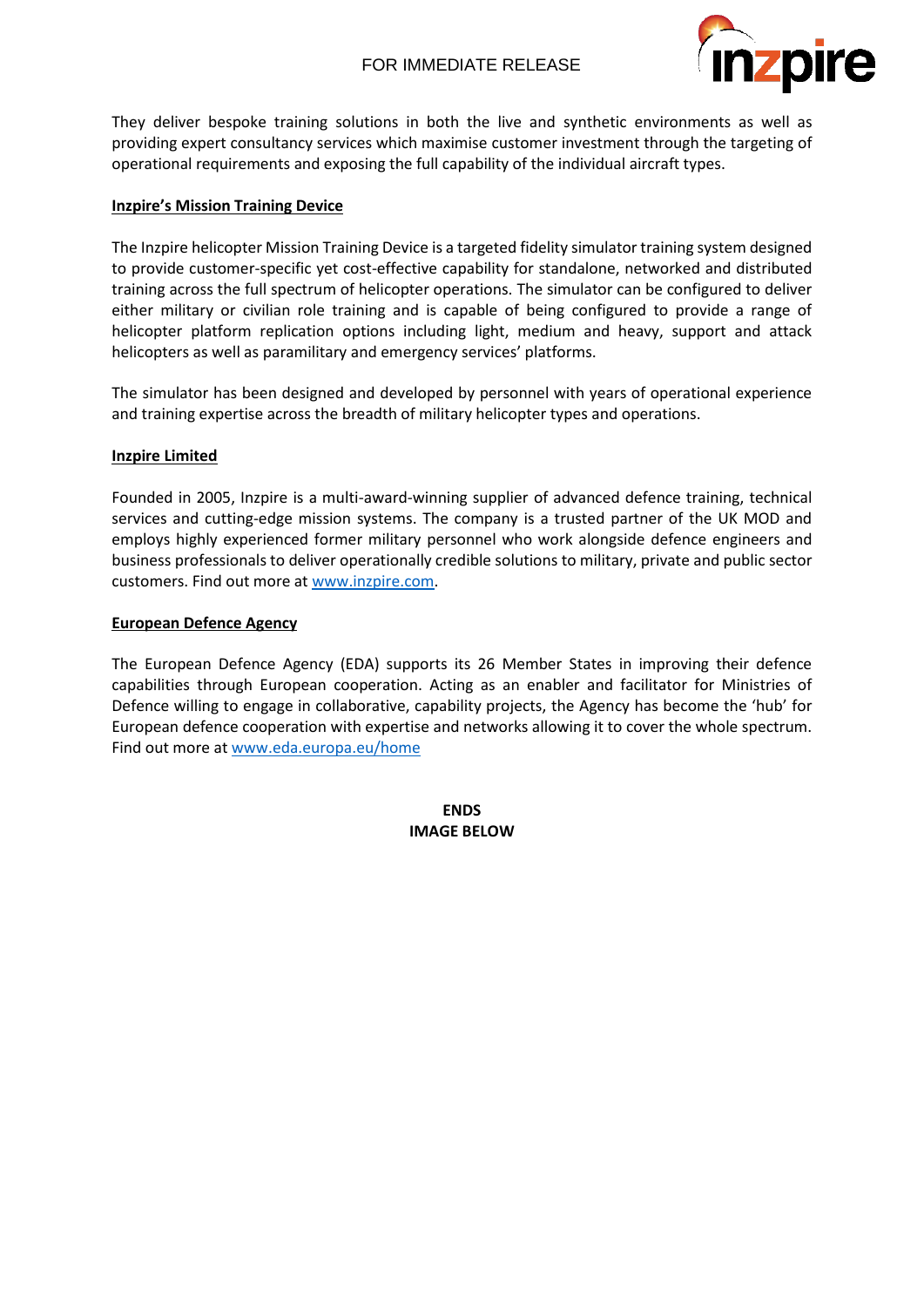# FOR IMMEDIATE RELEASE





**Participating personnel and aircraft of EDA HTIC 7. Image: Sgt Georgina Cser (HDF Pápa Air Base).**



**Hungarian H-145M and an Austrian UH-60 Blackhawk aircraft participating in tactical formation flying training during EDA HTIC 7. Image: Veronika Dévényi (HDF Pápa Air Base)**

**Interview Requests**